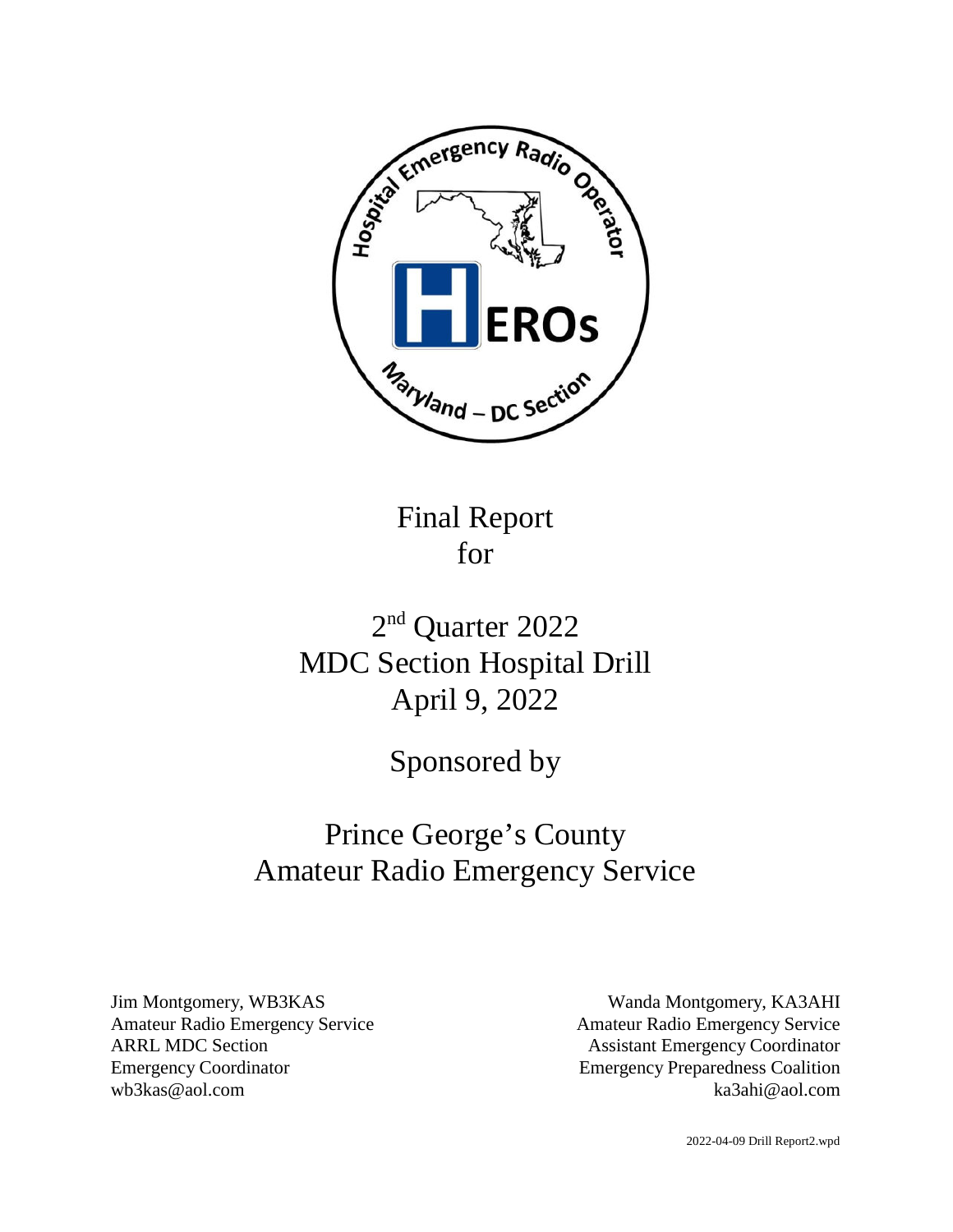# **Table of Contents**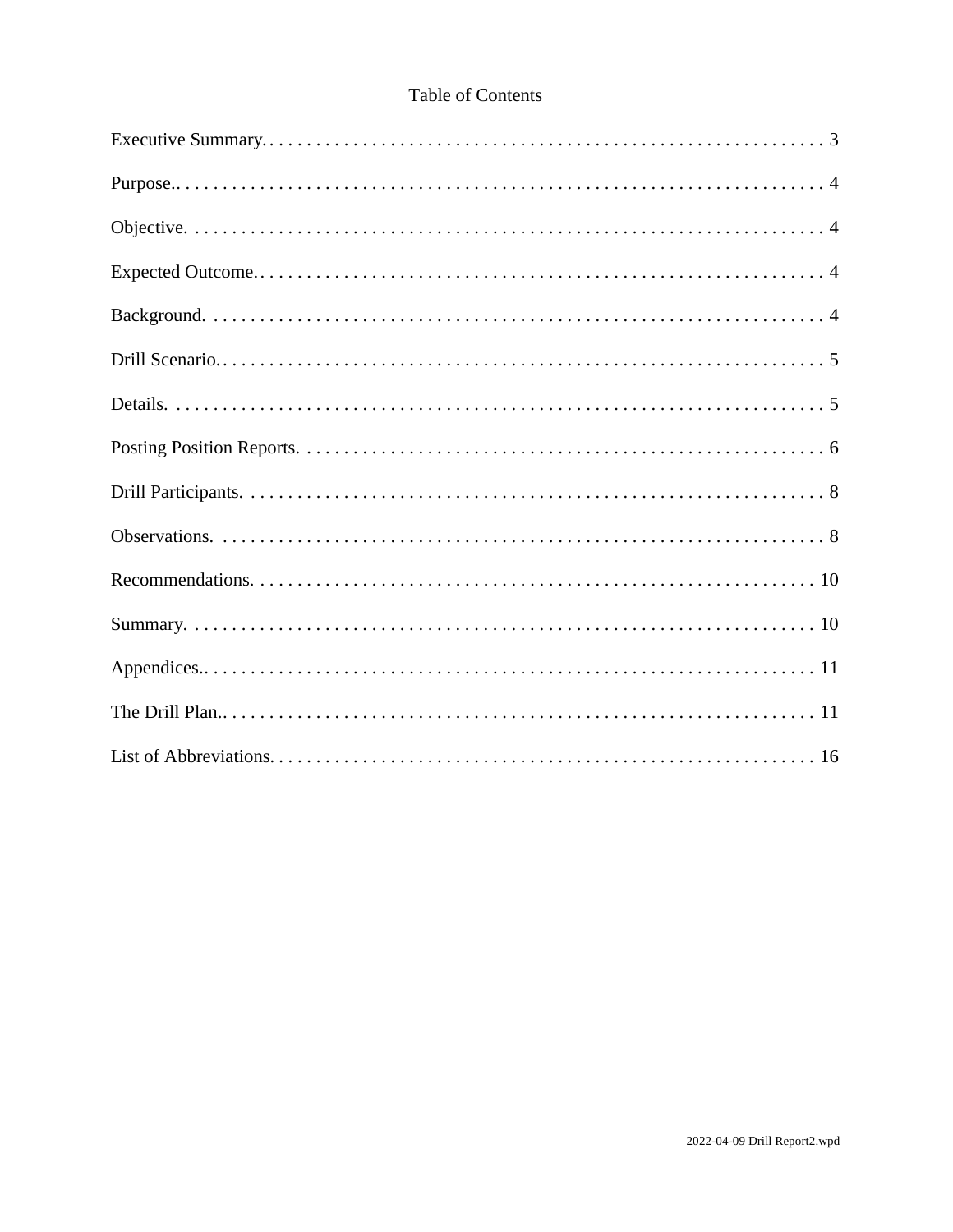# Executive Summary

On April 9, 2022, 42 American Radio Relay League's Amateur Radio Emergency Service radio operators from five counties making up the Maryland Medical Region V came together for a training drill. The five counties are Calvert, Charles, Montgomery, Prince George's and St Mary's.

The Purpose of this Drill was to demonstrate MD Medical Region V continuous communications capability among the five Region V counties, specifically those hospital facilities therein during a disaster event.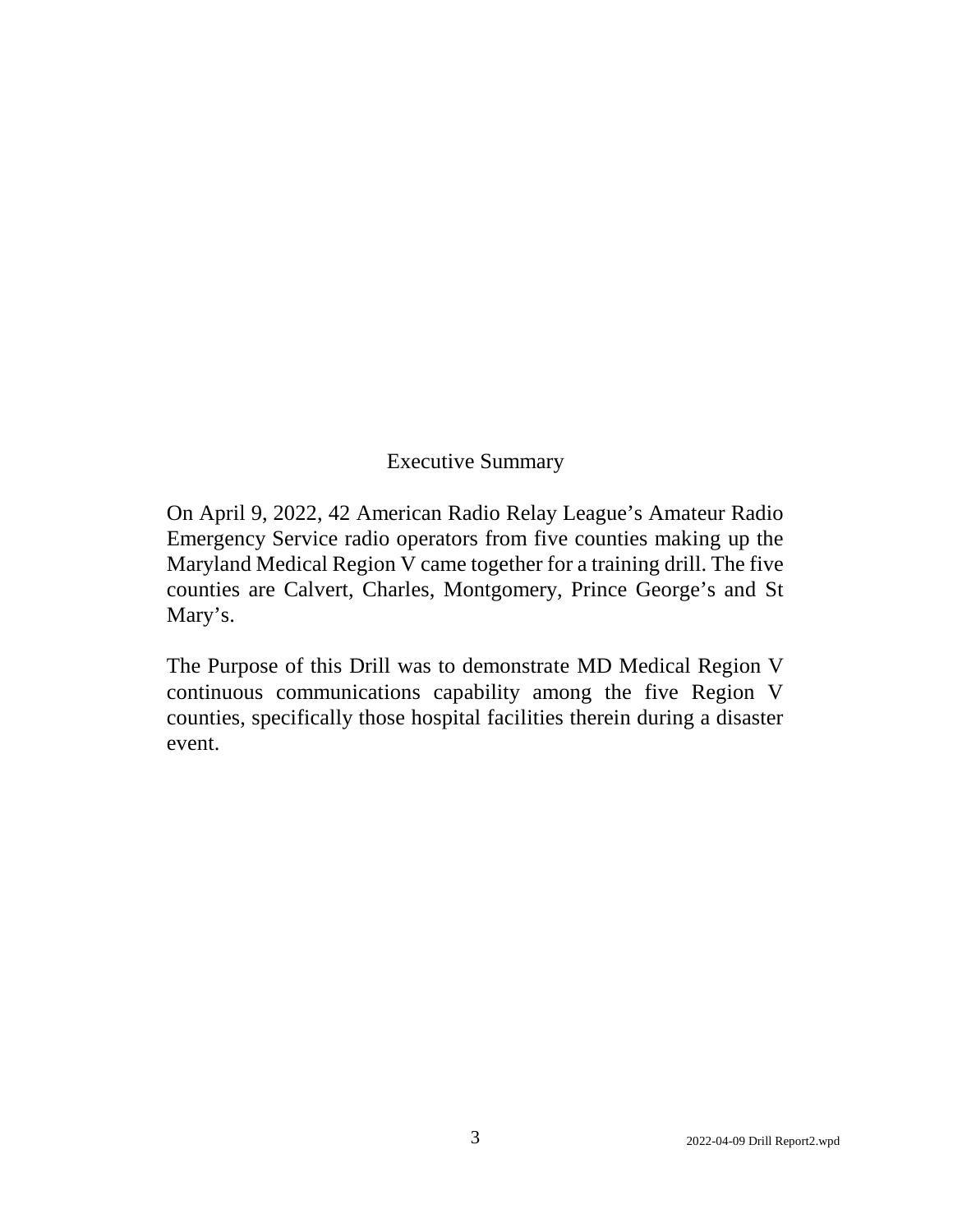## ARRL MDC Section Amateur Radio Emergency Service Second Quarter Hospital Drill Report April 9, 2022

#### **Purpose**

The Purpose of this Drill is to demonstrate MD Medical Region V continuous communications capability among the five Region V counties, specifically those hospital facilities therein during a disaster event.

#### **Objective**

The Objective of this Drill is to observe strengths and weaknesses in order to build upon those strengths and correct that which needs further training, adjudication and preparation for a possible evacuation deployment.

#### **Expected Outcome**

The Expected Out Come are a better understanding of the process of setting up an off-site station 'near' the affected facility in the event of an evacuation.

#### **Background**

During community catastrophes, regular and cell phone service may be disrupted. Without availability of these services, alternate forms of communication must be relied upon.

It is critical to develop communication strategies which include redundant forms of communication in advance of these events. Redundant communications can include a myriad of commercial systems available to the hospital community. Not included in the hospital's immediate selection of redundant communication systems is a back-up system for a **"When All Else Fails"** incident, a.k.a., Amateur Radio.

Hospital plans for full or partial evacuation should incorporate preplanning and address the incident command and management structure established for its operational area (community). In advance of an event, Hospitals should understand and incorporate local plans and protocols that are in place to support evacuation and should establish Memoranda of Understanding (MOUs) with other hospitals, as necessary, for transfer and mutual aid during an emergency.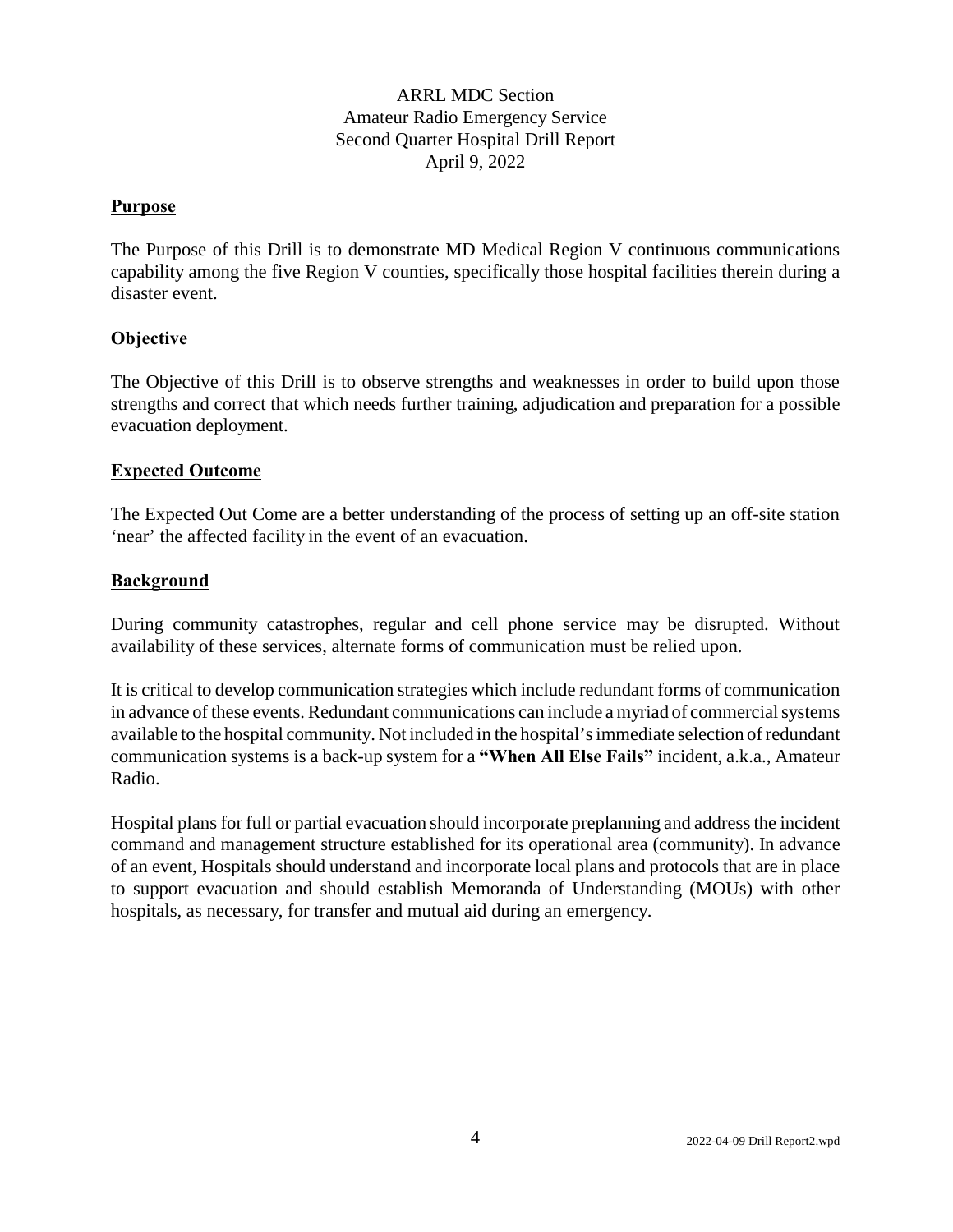## **Drill Scenario**

This is a drill. . .This, is a drill. . .This is a drill.

A strong devastating weather event sneaked into the Southern Maryland county communities in the overnight hours causing five county hospitals to activate their evacuation procedures. The Maryland-DC Section Coordinator activated the Amateur Radio Emergency Service in Calvert, Charles, Montgomery, Prince George's and St Mary's counties to provide back up emergency communications in the field at or near the hospital grounds. See Figure 1.



**Figure 1**

#### **Details**

1

Drill preparations were done on Zoom and a final Drill Plan released on March 14. County sites were instructed to set up at approximately 0900 April 9. Communications were conducted on the Central Maryland Repeater Group's (CMRG) 440MHz linking system to coordinate functions among the Region V County Sites.

Montgomery County kicked off the Drill with a Winlink Express email destined for St Mary's County. . .with a twist. The email was to be 'relayed' through the remaining counties in a prearranged path. See Figure 2.

 $1$  Note (1): Actual operations conducted in Waldorf due to limited space at their hospital for setting up HF antennas on the hospital grounds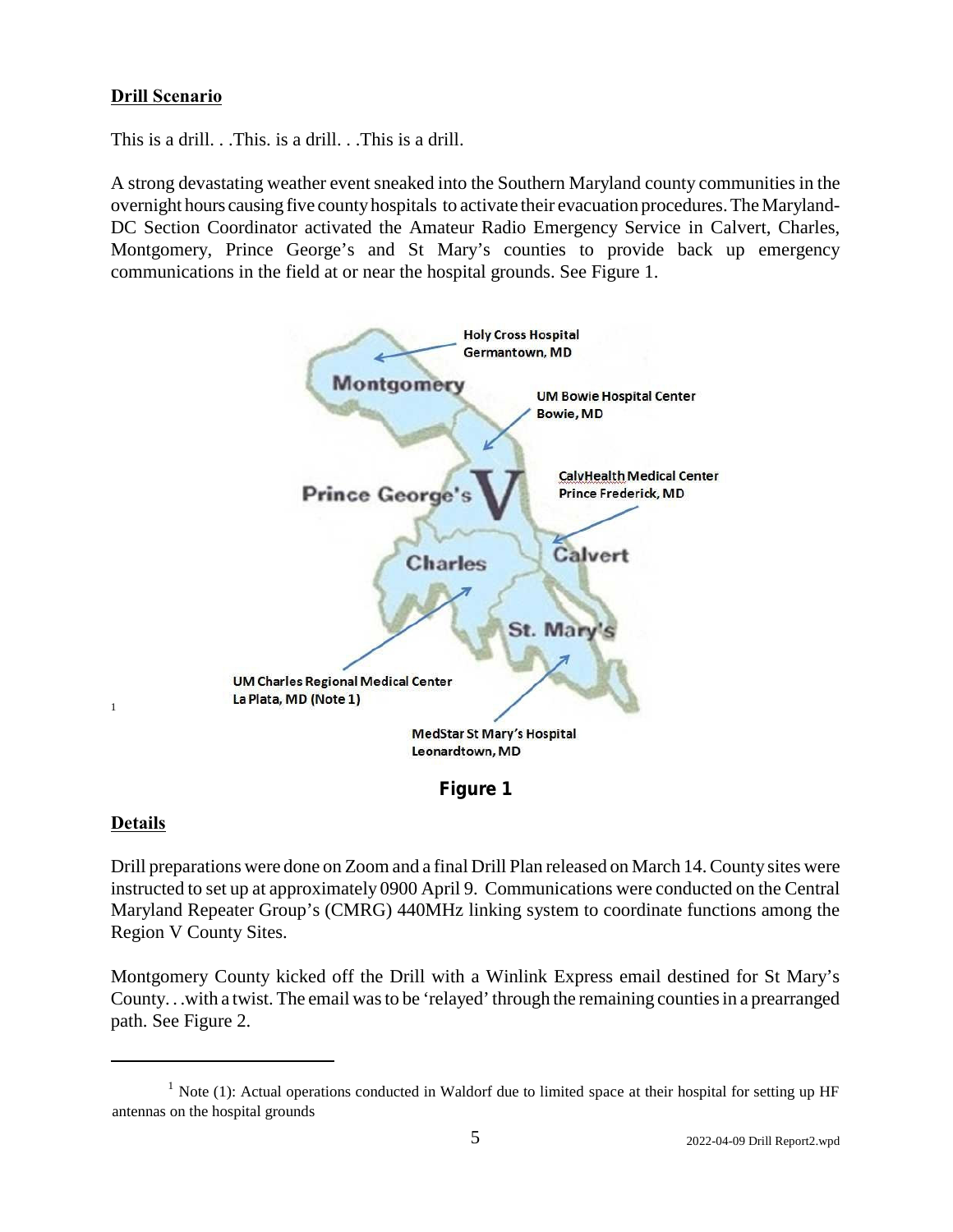



At St Mary's, the message was reviewed, replied and sent back directly to the originator in Montgomery County bypassing relay stations. Mission complete.

#### **Posting Position Reports**

The second part of the Drill was putting up their location on Winlink's Position Reporting system. The Winlink Express program has a feature that allows stations to post their location along with any comment necessary. This comes in handy for several reasons. It may be possible to order additional radio operators in the form of relief, replenish supplies and possibly alert authorities of ground conditions for transporting the injured.

The Report is automatically generated as soon as the position is posted on the Winlink Server. Anyone can access the site to provide supply support to the radio operators. All five stations successfully up loaded their position, and can be seen in the following graphic in Figure 3.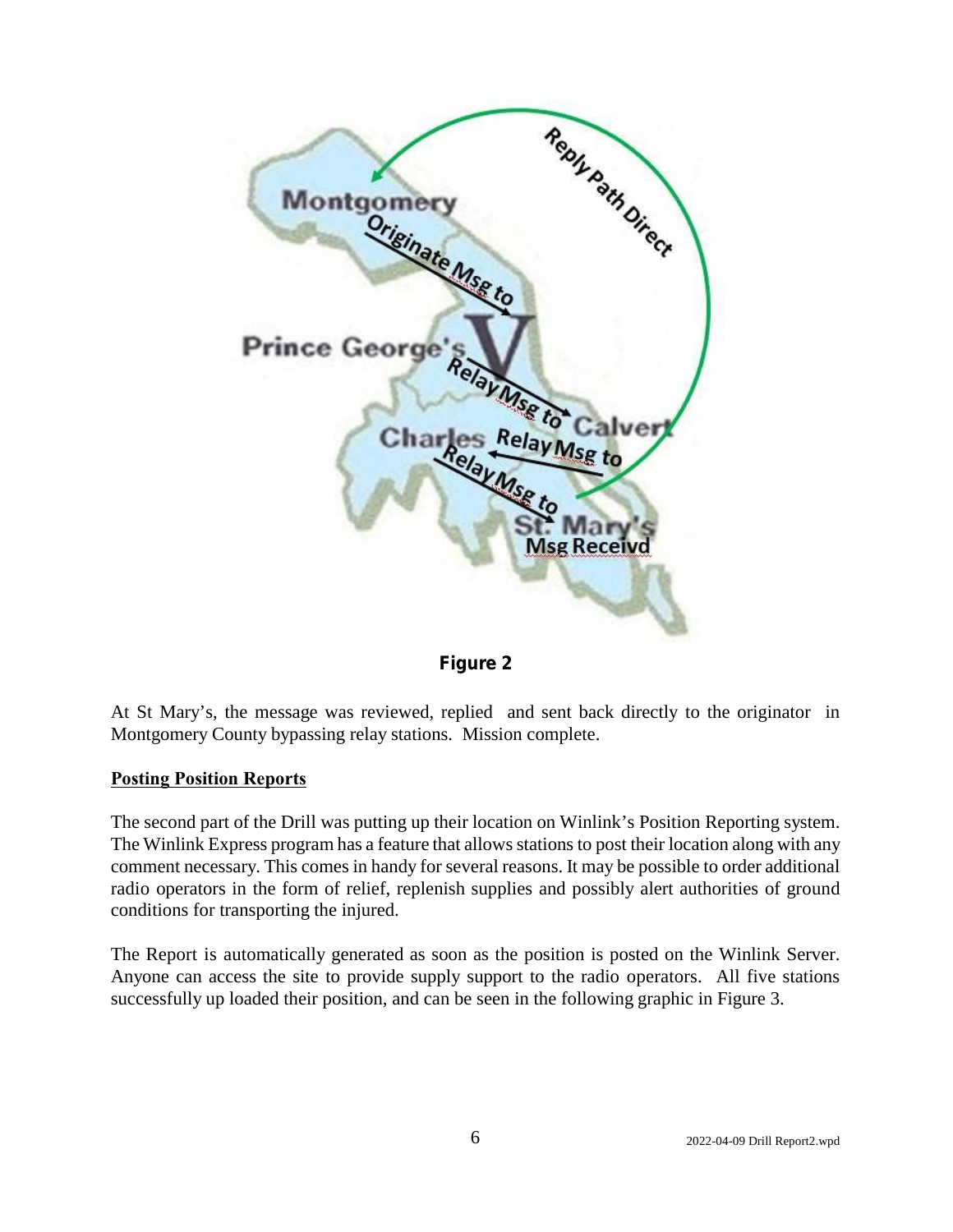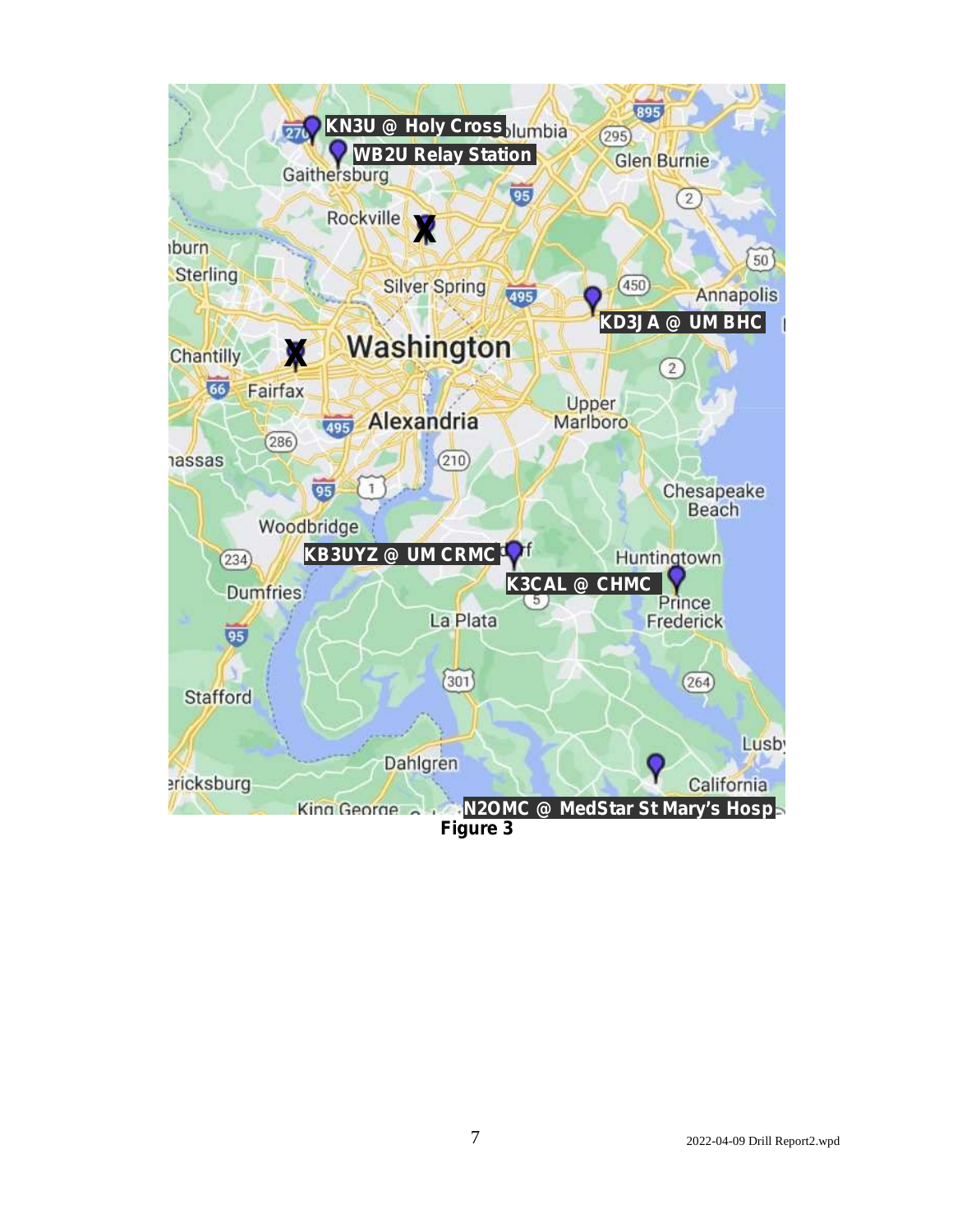### **Drill Participants**

There was excellent participation among the five Region V counties follows

| Calvert                                                        | Prince George's                                                     | St Mary's                                                                 |
|----------------------------------------------------------------|---------------------------------------------------------------------|---------------------------------------------------------------------------|
| <b>KB3RAN</b><br>KC3RKP<br>KC3WRX<br>KH6CCUJ<br>N3AE<br>WB6NCO | K4LIZ WDC EC<br>KA3AHI<br>KA3MNL<br><b>KB0URZ</b><br>KB3N<br>KB3SPH | AC3U<br><b>KB2SKP</b><br>KC3RWE<br>N <sub>2</sub> OM <sub>C</sub><br>N3AK |
| Charles                                                        | KB3SWS<br>KB3VWG<br>KB3YQK                                          | Howard                                                                    |
| N3YRZ<br>KB3UYZ                                                | KC3DSO<br>KC3TCZ*<br>KC3TLO <sup>*</sup>                            | N3AWP<br><b>HF NCS</b>                                                    |
| Montgomery                                                     | KC3TMG*<br>KD3JA                                                    |                                                                           |
| AC3N                                                           | N3WYG                                                               |                                                                           |
| KC3MIX                                                         | N3XL                                                                |                                                                           |
| KC3PLT                                                         | $NGCJB$ *                                                           |                                                                           |
| KN3U                                                           | W <sub>4</sub> ATN                                                  |                                                                           |
| N3DDS                                                          | W9WNH                                                               |                                                                           |
| WA3UEA                                                         | WA3YTK                                                              |                                                                           |
| WB2U                                                           | WB3KAS                                                              |                                                                           |
|                                                                | WI3N                                                                |                                                                           |
|                                                                | $*$ = Newly Licensed                                                |                                                                           |

#### **Observations**

It was cold.

Several radio operators from several sites expressed the notion that peer-to-peer HF connections did not appear to be as efficient as other modes of choice. If this is all you have at your disposal in a disaster, (think when all else fails) then make the best of it. This Drill was not about using the best mode of choice, but to practice a given specified mode, and everyone succeeded. Next time a different mode will be tried as learning experience.

In the January Hospital Drill, operators were ham strung (pardon the pun) because selected frequencies were given as a requirement. Lessons Learned here; operators coordinated their message transfer frequency on the Central Maryland Repeater Group 440 Linking system, and all was well. The CMRG system is an RF only system requiring no Internet linking connectivity. A great benefit to the MDC Section EmComm Program.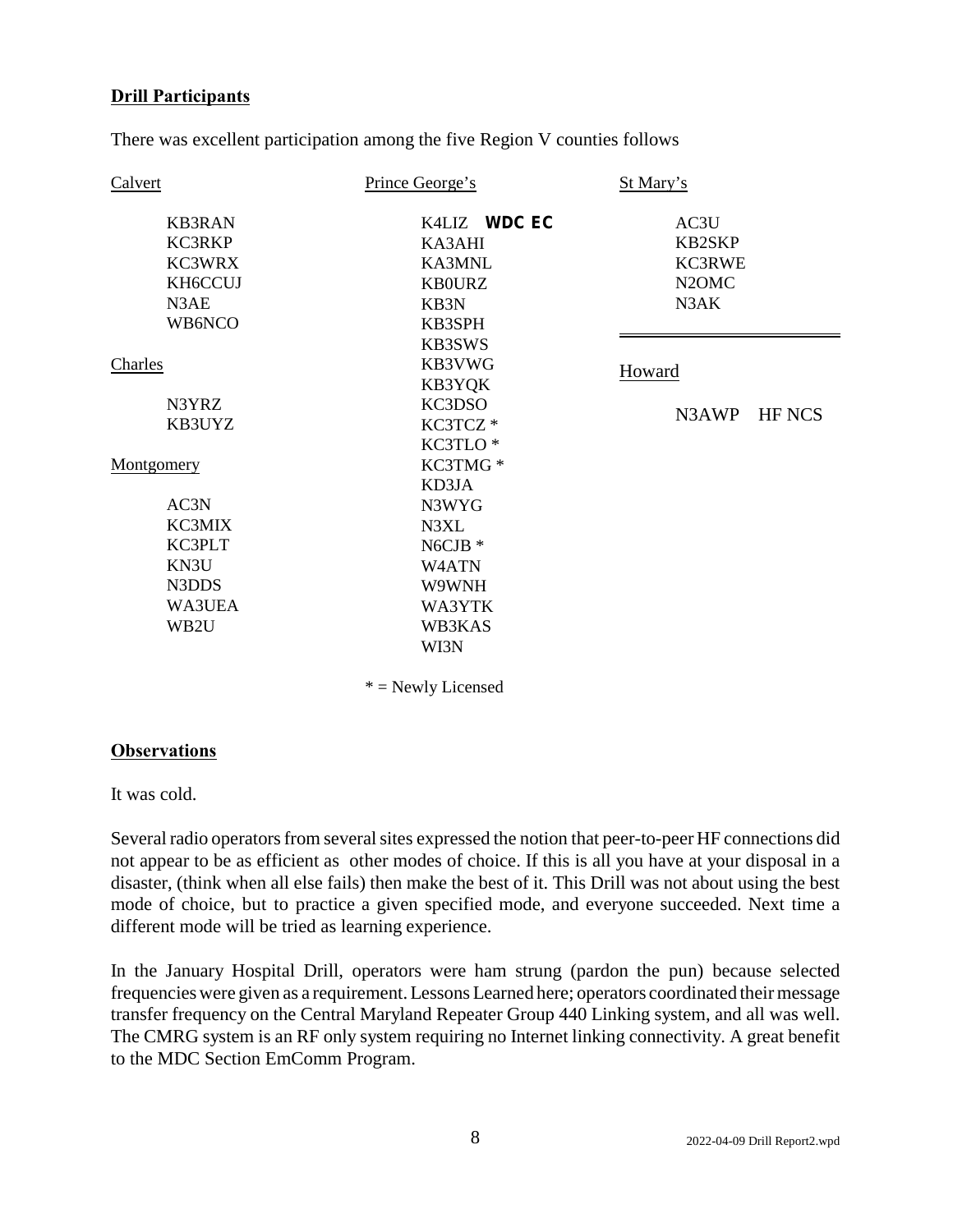Observation from Calvert operations (Response provided):

"No apparent NCS on CMRG, resulting confusion. Multiple interleaved conversations."

Response: Didn't think it was necessary in that there would only be, at a minimum, one inbound and one outgoing message for each county. Comment taken under advisement for future drills and exercises.

"For reasons unknown, exercise message path appeared to be Mont to PG to Charles to Calvert to St Mary's rather than the planned Mont to PG to Calvert to Charles to St. Mary's"

Response: The Drill Incident Commander decided to throw in a last minute change to observe the reaction and assess the solution that followed. Parties handled the issue well; mission success.

"Better use of tactical callsigns (county name) on CMRG would have helped."

Response: Nothing precluded the use of Tactical call signs in the Drill

"80M propagation varied significantly. Switch to 40M was necessary. 109 solar flux today."

Response: Noted by other county operations and took the same approach

"Could not raise Charles on CMRG frequencies. Created confusion on message forwarding plan and real-time changes in plan."

Response: Charles operations unable to access CMRG. They opted to use 147.15 repeater out of Brandywine. This should have been conveyed to Calvert operations, but was not. Oversight.

"WL2K inherent inability to send P2P and have ability for 3rd party copy is highly limiting. Suggest MDC consider trying MT-63 FLDIGI mode as an alternative in a future exercise."

Response: This was a Winlink Express operations due to the fact that communications were across county lines. The decision was made years ago that emergency communications across county lines in the MDC Section will be conducted using Winlink Express. What is used within the confines of the county is strictly up the EC and associated ARES group.

"VHF/UHF WL2K Packet "may" have worked better using available digipeaters"

Response: Digipeaters are a wonderful and useful tool in emergency communications operation. The coordinated effort to obtain agreement among the Packet Node Sys Ops to operate on the same frequency would be highly doubtful. Then the issue of which frequency and finally how would this be disseminated in a true comms down event.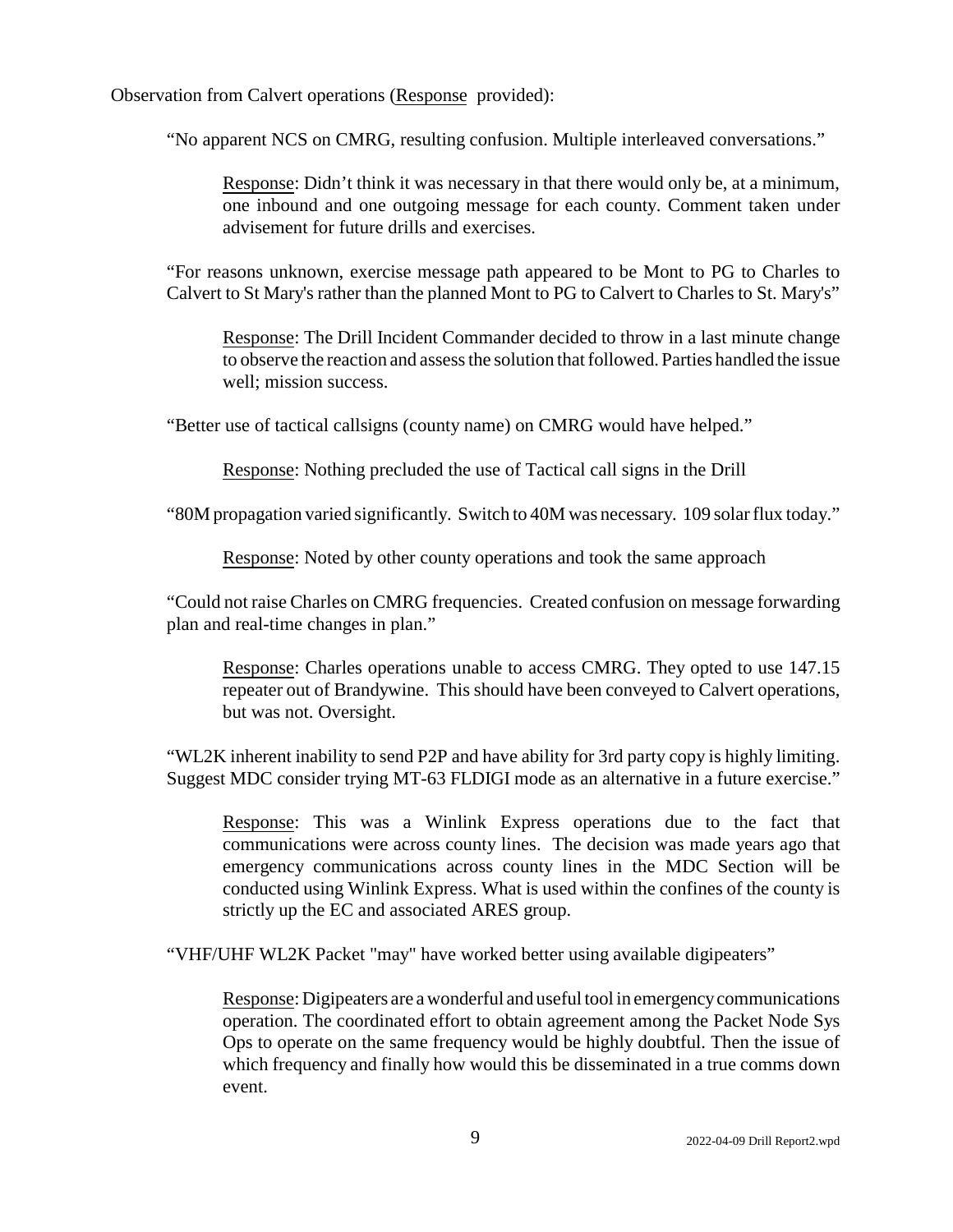"Interested in learning if VARA worked better than Adrop today. We did not have VARA."

Response: It is a known fact that HF VARA would have been a better choice for the Drill. An informal survey showed many operators were not VARA capable, hence the reason to go with a mode consistent with the capabilities of the radio operators, i.e., ARDOP. Future drills and exercises will consider the option for two parties to negotiate the mode as they did for agreeing on a frequency.

Eighty meter propagation was not the best for us in the morning hours of the day. By some verbal reports, our Net Control Station N3AWP, in Howard County was barely readable. Follow up needed.

#### **Recommendations**

A command decision for the Drill was not to use the ICS 309 Communications Log, in that there would only be, at a minimum, one inbound and one outgoing message for each county. A bad decision. In a real event, this information will be very useful informing the served agency incident commander the status of sent messages. Did you send the message? When did you send the message? Has a reply been received yet? Will you please follow up on this please?

Recommended that all future Drills, formal or informal have their ICS-309 Communications Log preserved for future review.

A recommendation from the MONT site as follows:

"For the long term, we need to develop some RMS gateway stations in Maryland to make better use of the Winlink Hybrid Network as well as the optional RMS Relay capability. Perhaps we can set up a Zoom meeting among interested parties to discuss that. I've spoken to Steve Waterman about this. He has some specific recommendations along those lines, and has offered to assist us if we plan to pursue that." *Al Taylor, KN3U*

Response: PRGE ARES has done a little Winlink Hybrid but not enough to keep it fresh and active. Will take it up with MONT ARES for a late Spring/early Summer project.

#### **Summary**

A great turn out of ARES support for the Drill. This was the first attempt at a cross-county (multiple counties, in fact) EmComm Drill. The mission to pass traffic through five counties with a direct return was successful; rough on the edges but the message was delivered.

Future Drills will focus on the corrective actions based on the above issues observed. Consideration for VARA will be explored based on increase radio operator's usage.

Finally, a recommendation was made to bring on the next MD Medical Region (perhaps Region III) for a similar Drill, concluding with a joint Region III and Region V training exercise.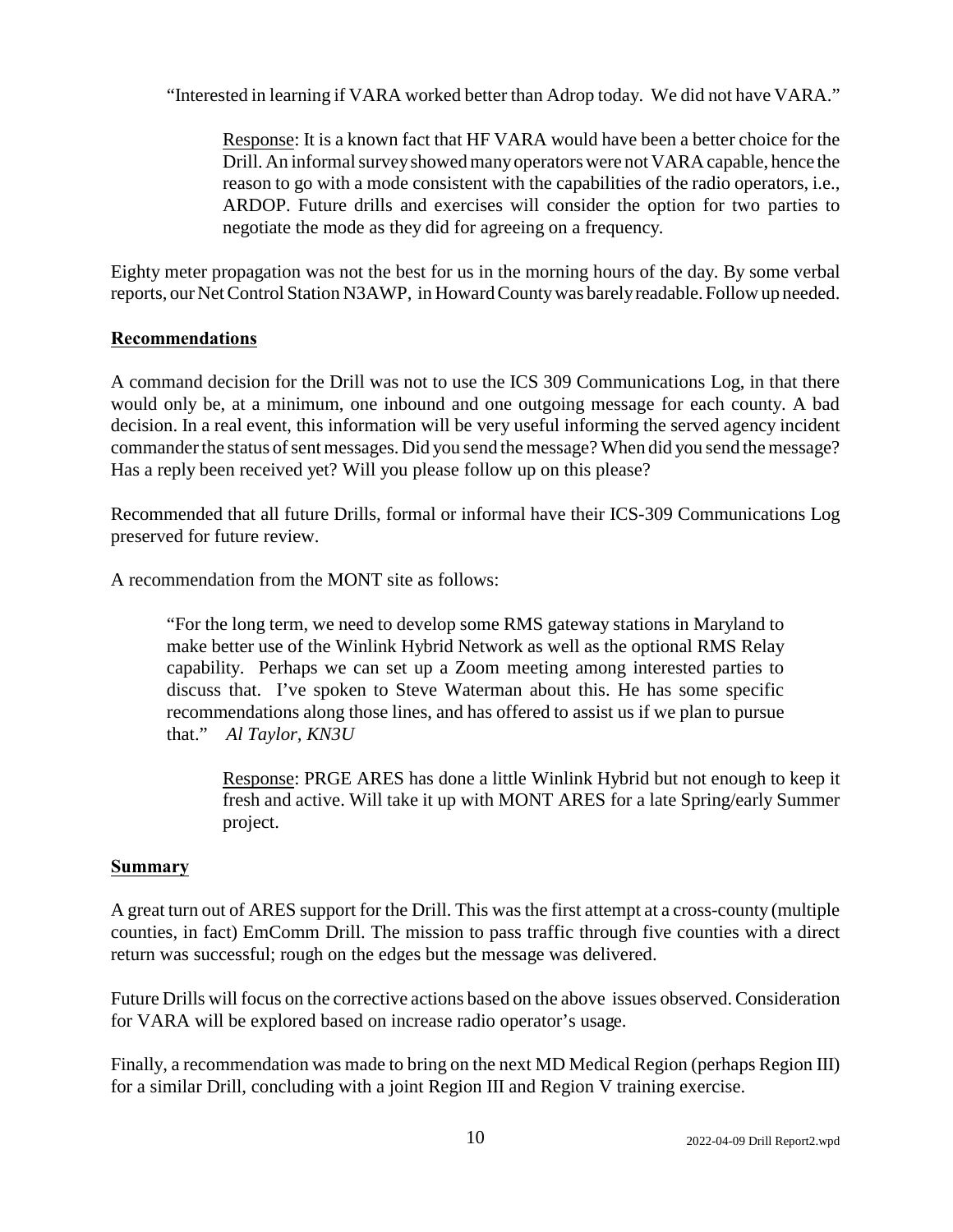# Appendices

The Drill Plan was created using the ICS 201 Incident Briefing form. It was sent to all Region V sites for review and comment prior to the start of the Drill. A Final Plan was delivered, shown on page 12.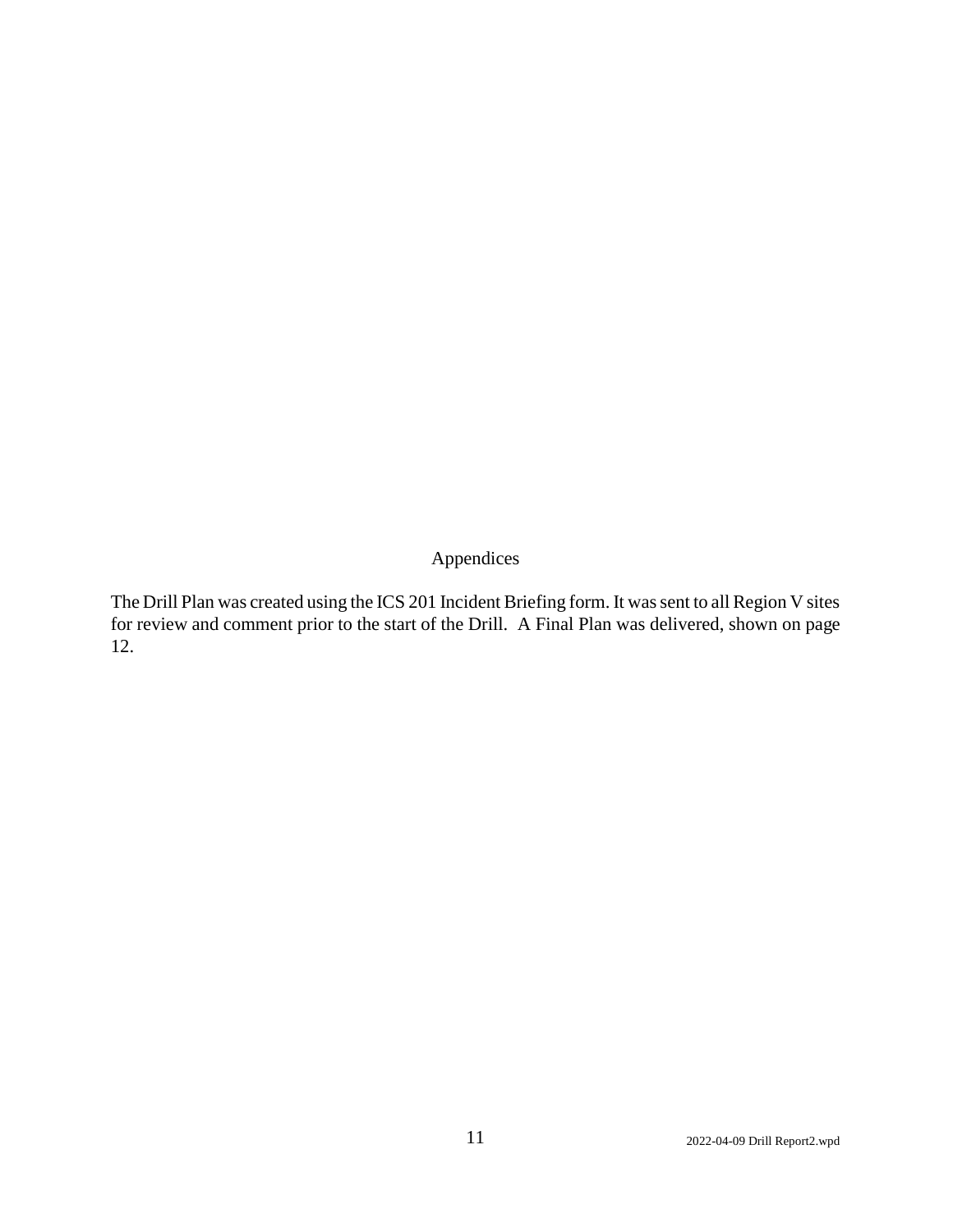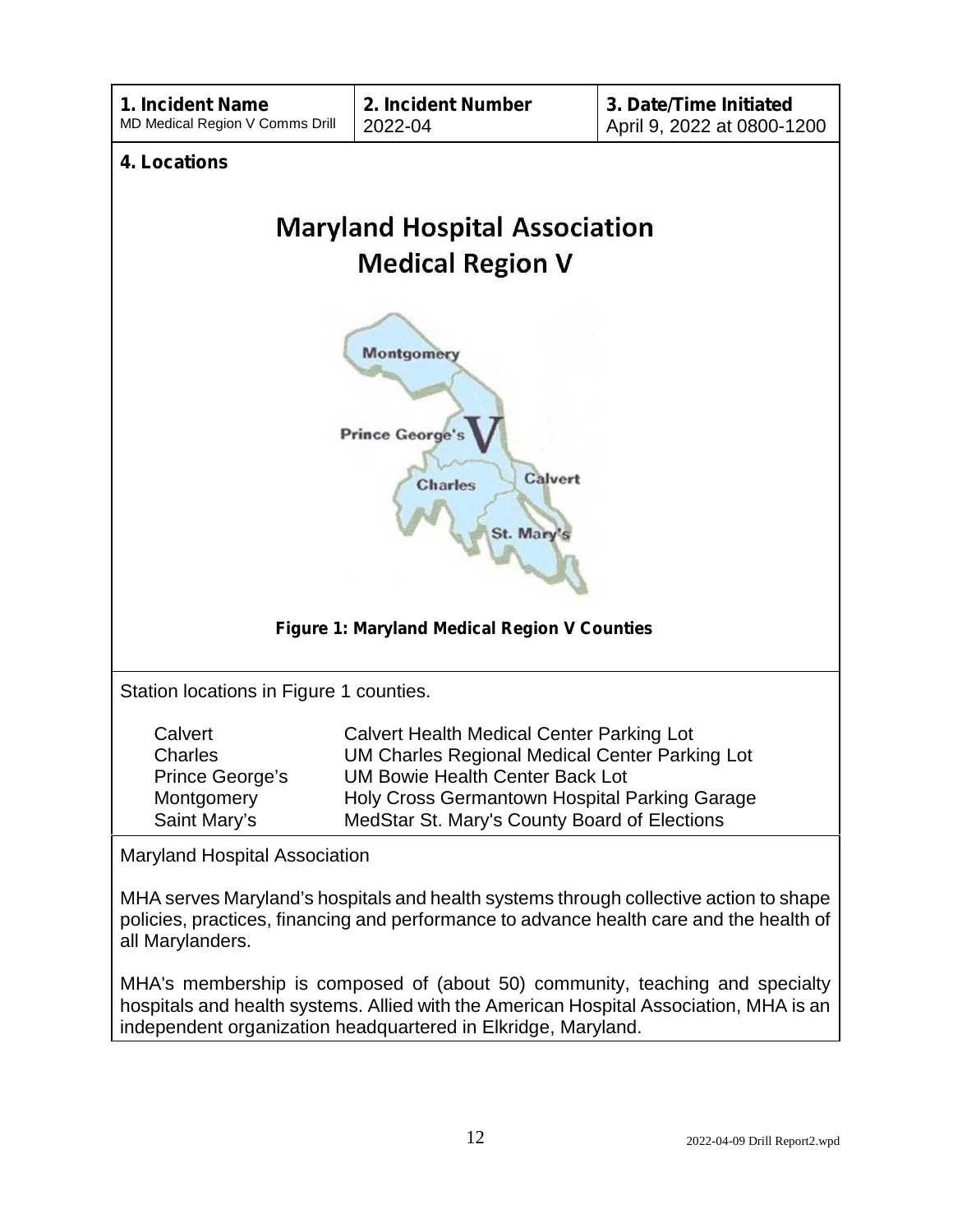## **5. Current and Planned Objectives**

- A. The **Purpose** of this Drill is to demonstrate MD Medical Region V continuous communications capability among the five Region V counties, specifically those hospital facilities therein during a disaster event.
- B. The **Objective** of this Drill is to observe strengths and weaknesses in order to build upon those strengths and correct that which needs further training, adjudication and preparation for a possible deployment.
- C. The **Expected Out Come** is a better understanding of the process of setting up an off-site station 'near' the affected facility in the event of an evacuation.
- D. Part 1 is a one P2P message originating in MONT county destined for STMA. See Figure 2. Part 2 has two parts: (a) Post a Winlink Position Report. (b) Post your position on the APRS server, aprs.fi. See Figure 3.

#### **6. Organization**

The following organizations participation

- A. Appointed County Emergency Coordinators of Amateur Radio Emergency Service of the Maryland-DC Section, Atlantic Division of the American Radio Relay League.
- B. Representatives from Maryland Hospital Association attending at Montgomery and Prince George's County sites.

| <b>Drill NCS</b>                                                    | N3AWP                                                                           | n3awp@arrl.net                                                                            |
|---------------------------------------------------------------------|---------------------------------------------------------------------------------|-------------------------------------------------------------------------------------------|
| Calvert<br>Charles<br>Prince George's<br>Montgomery<br>Saint Mary's | N <sub>3</sub> AE<br>N3YRZ<br>WB3KAS<br>W3TDH<br>N <sub>2</sub> OM <sub>C</sub> | n3ae@arrl.net<br>msack@verizon.net<br>wb3kas@arrl.net<br>w3tdh@arrl.net<br>n2omc@arrl.net |

#### **8. Bands and Frequencies**

**7. Contact Information**

Operations will take place on 40 and/or 80m depending on whatever works. HF Frequencies shall be agreed between connecting stations using CMRG Linking System or through Drill NCS, N3AWP, HOWA EC on 3820kHz.

CMRG 440 Linking Repeaters (pl 167.9Hz all sites)

| Laurel           | 444.700+ | WA3GPC            |
|------------------|----------|-------------------|
| Suitland         | 448.925- | N <sub>3</sub> ST |
| Frederick        | 444.100+ | N3ST              |
| <b>Baltimore</b> | 449.675- | N <sub>3</sub> ST |
| Baden            | 447.075  | N3ARN             |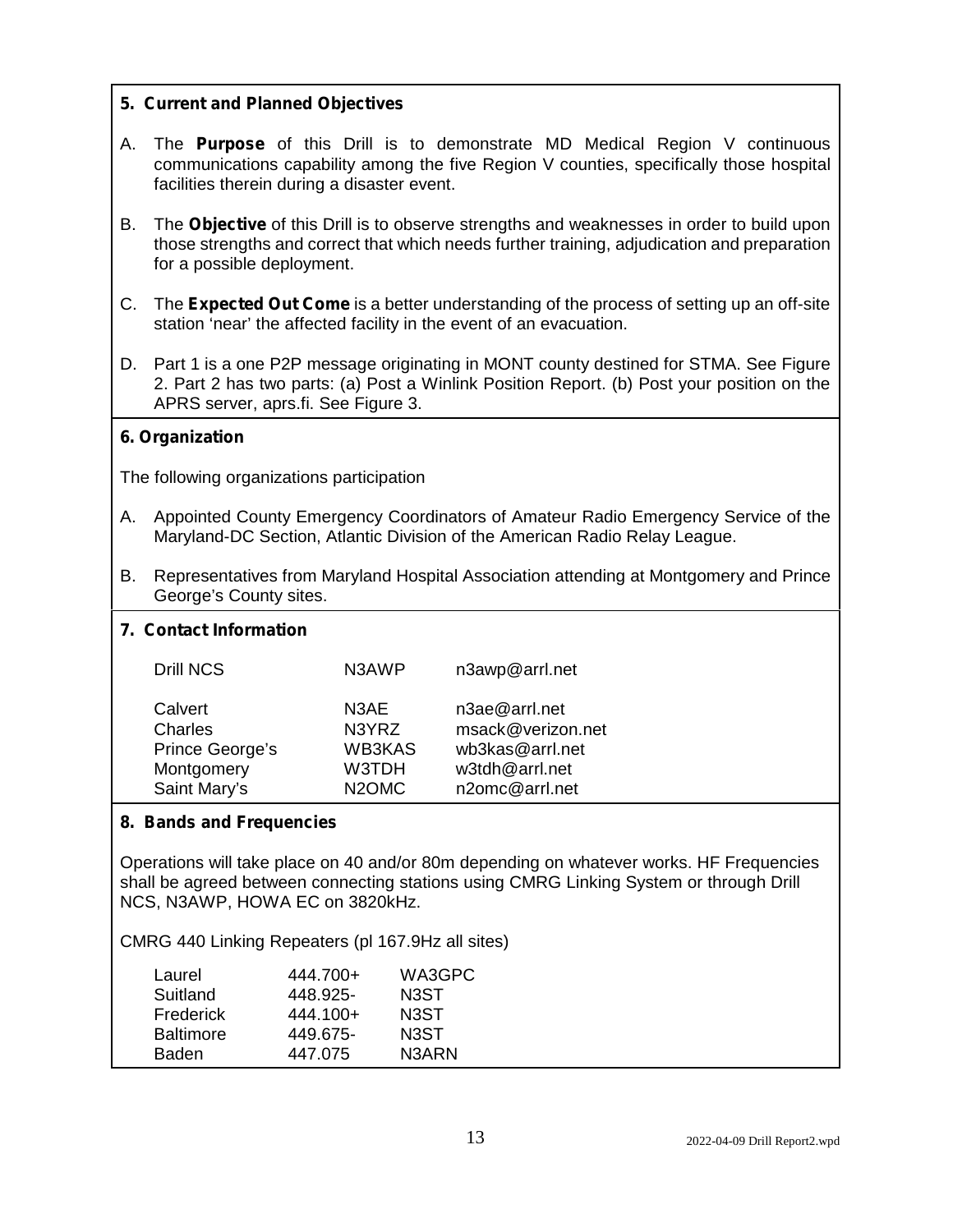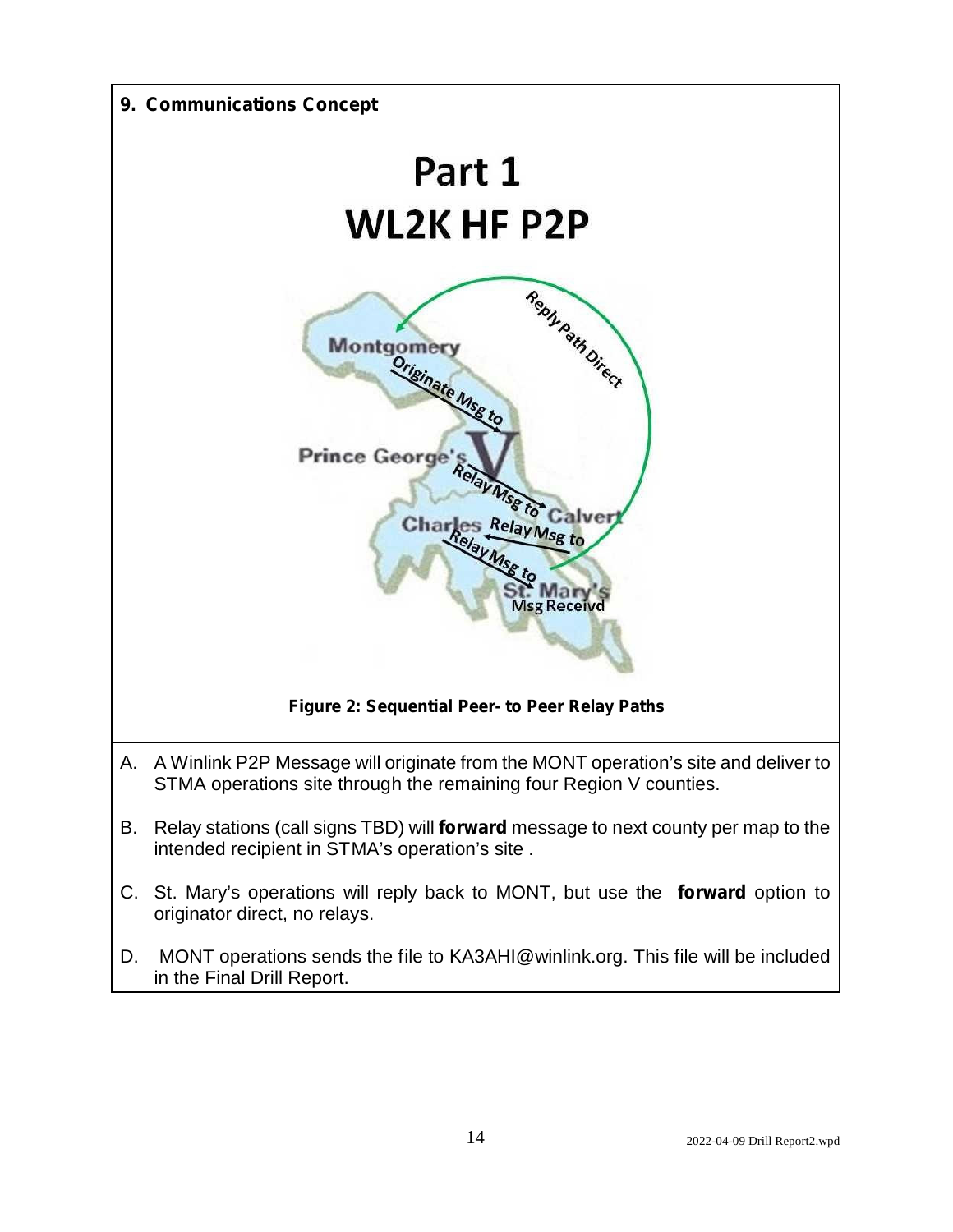| 9. Communications Concept (cont'd)                                                                                                                                                                                                                                  |  |  |  |
|---------------------------------------------------------------------------------------------------------------------------------------------------------------------------------------------------------------------------------------------------------------------|--|--|--|
| Part 2                                                                                                                                                                                                                                                              |  |  |  |
| <b>WL2K HF Gateways</b>                                                                                                                                                                                                                                             |  |  |  |
| <b>Gateway of Choice</b><br>Montgomery<br><b>Gateway of Choice</b><br><b>Prince George's</b><br>Gateway of Choice <sup>4</sup><br>Calvert<br><b>Charles</b><br>St. Mary<br><b>Gateway of Choice</b><br><b>Gateway of Choice</b>                                     |  |  |  |
| Figure 3: Sending WL2K Position Reports to the WL2K Server                                                                                                                                                                                                          |  |  |  |
| Α.<br>All Drill stations will exercise HF Winlink Position Reporting. Obtain GPS coords from<br>cell phone. Use a call sign not previously used in the Drill. Send any time during the<br>Drill.                                                                    |  |  |  |
| All Drill stations will place their position on the APRS server, aprs.fi. Use same call<br>В.<br>sign as in para A above. Do not use a mobile call sign, as the point on the map will<br>move.                                                                      |  |  |  |
| <b>10. Drill Reporting Requirements</b>                                                                                                                                                                                                                             |  |  |  |
| ICS-214 Activities Log, as detailed as you are able. It is used for putting the Final<br>Α.<br>Drill Report together. Include issues resolved on the spot, any visitors who might<br>have stopped by, etc. Include all call signs of those who supported the event. |  |  |  |
| Send the 214 documents and pictures with a brief narrative to ka3ahi@aol.com.<br>В.                                                                                                                                                                                 |  |  |  |
| Position/Title: MDC Section SEC<br>Signature:<br>Prepared by: Jim Montgomery                                                                                                                                                                                        |  |  |  |
| <b>ICS-201</b><br>Date/Time: 2022-03-14:0633<br>Jim Montgomery                                                                                                                                                                                                      |  |  |  |